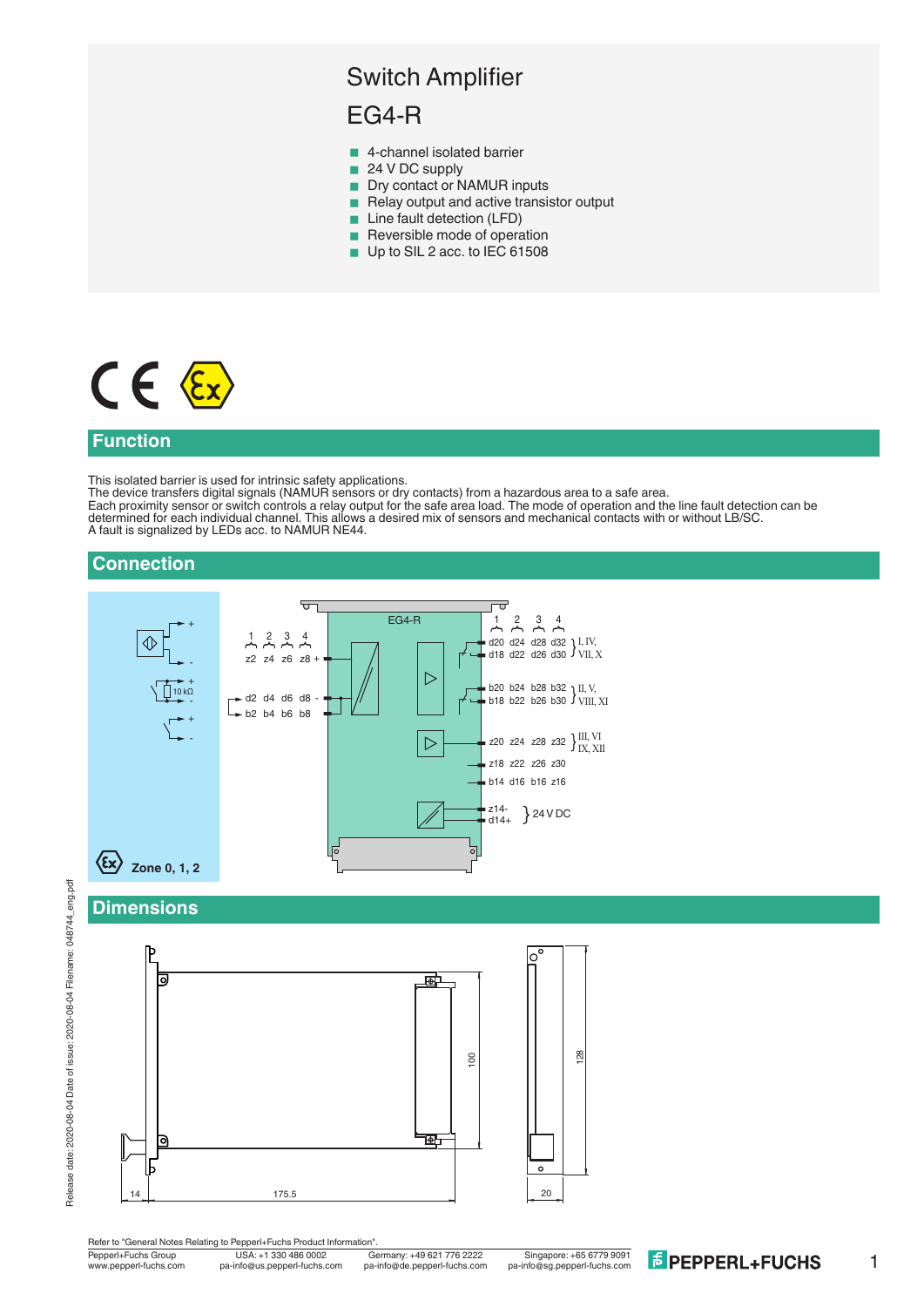# **Technical Data**

**General specifications**

| Signal type                                |       | Digital Input                                                                                                                                                                                                                                                                              |
|--------------------------------------------|-------|--------------------------------------------------------------------------------------------------------------------------------------------------------------------------------------------------------------------------------------------------------------------------------------------|
| <b>Supply</b>                              |       |                                                                                                                                                                                                                                                                                            |
| Connection                                 |       | $d14+$ , $z14-$                                                                                                                                                                                                                                                                            |
| Rated voltage                              | $U_r$ | 20.4  27.6 V DC                                                                                                                                                                                                                                                                            |
| Ripple                                     |       | $≤ 10 %$                                                                                                                                                                                                                                                                                   |
| Rated current                              | $I_r$ | approx. 130 mA                                                                                                                                                                                                                                                                             |
| Input                                      |       |                                                                                                                                                                                                                                                                                            |
| Input (intrinsically safe)                 |       |                                                                                                                                                                                                                                                                                            |
| Number of channels                         |       | $\overline{4}$                                                                                                                                                                                                                                                                             |
| Connection                                 |       | channel 1: $d2$ -, $z2$ +<br>channel 2: d4-, z4+<br>channel $3: d6$ -, $z6+$<br>channel $4: d8$ -, $z8$ +                                                                                                                                                                                  |
| <b>Rated values</b>                        |       | acc. to EN 60947-5-6 (NAMUR)                                                                                                                                                                                                                                                               |
| Open circuit voltage/short-circuit current |       | approx. 8 V DC / approx. 8 mA                                                                                                                                                                                                                                                              |
| Switching point/switching hysteresis       |       | 1.2  2.1 mA / approx. 0.2 mA                                                                                                                                                                                                                                                               |
| Line fault detection                       |       | breakage $l \leq 0.1$ mA                                                                                                                                                                                                                                                                   |
| Pulse/Pause ratio                          |       | $\geq$ 0.5 ms / $\geq$ 0.5 ms                                                                                                                                                                                                                                                              |
| Input (non-intrinsically safe)             |       | mode of operation reversible                                                                                                                                                                                                                                                               |
| Connection                                 |       | channal 1: z18<br>channel 2: z22<br>channel $3: z$ 26<br>channel 4: z30                                                                                                                                                                                                                    |
| Input current                              |       | 1 <sub>m</sub> A                                                                                                                                                                                                                                                                           |
| Signal level                               |       | 1-signal: 15  30 V DC<br>0-signal: 0  5 V DC or open input                                                                                                                                                                                                                                 |
| Input delay                                |       | 5  20 ms (typical 10 ms)                                                                                                                                                                                                                                                                   |
| Output                                     |       |                                                                                                                                                                                                                                                                                            |
| Connection                                 |       | channel 1: output I: d20, d18, output II: b20, b18, output III: z20<br>channel 2: output IV: d24, d22, output V: b24, b22, output VI: z24<br>channel 3: output VII: d28, d26, output VIII: b28, b26, output IX: z28<br>channel 4: output X: d32, d30, output XI: b32, b30, output XII: z32 |
| Switching current                          |       | output III, VI, IX, XII : 10 mA, short-circuit protected                                                                                                                                                                                                                                   |
| Output                                     |       | output III, VI, IX, XII : electronic output, active                                                                                                                                                                                                                                        |
| Signal level                               |       | output III, VI, IX, XII :<br>1-signal: (L+) -5 V/0.9 V<br>0-Signal: blocked output (off-state current $\leq 10 \mu$ A)                                                                                                                                                                     |
| Contact loading                            |       | in conjunction with SIL2 applications<br>output I, II, IV, V, VII, VIII, X, XI: 50 V AC/1 A/cos $\phi$ = 1/0.5 A/cos $\phi$ = 0.3; 40 V DC/1<br>A/50 W resistive load                                                                                                                      |
| Energized/De-energized delay               |       | output I, II, IV, V, VII, VIII, X, XI: < 12 ms / < 10 ms                                                                                                                                                                                                                                   |
| Mechanical life                            |       | output I, II, IV, V, VII, VIII, X, XI: 2 x 10 <sup>5</sup> switching cycles                                                                                                                                                                                                                |
| <b>Transfer characteristics</b>            |       |                                                                                                                                                                                                                                                                                            |
| Switching frequency                        |       | output I, II, IV, V, VII, VIII, X, XI: ≤ 25 Hz<br>output III, VI, IX, XII 1 kHz ≤ max. 1 kHz                                                                                                                                                                                               |
| <b>Galvanic isolation</b>                  |       |                                                                                                                                                                                                                                                                                            |
| Output/power supply                        |       | reinforced insulation acc. to EN 50178, rated insulation voltage 50 V <sub>eff</sub>                                                                                                                                                                                                       |
| <b>Directive conformity</b>                |       |                                                                                                                                                                                                                                                                                            |
| Electromagnetic compatibility              |       |                                                                                                                                                                                                                                                                                            |
| Directive 2004/108/EC                      |       | The device has been used for the same applications for several years. It therefore<br>features an appropriate electromagnetic field immunity. The device must not be used<br>in new plants.                                                                                                |
| Conformity                                 |       |                                                                                                                                                                                                                                                                                            |
| Insulation coordination                    |       | EN 50178                                                                                                                                                                                                                                                                                   |
| Degree of protection                       |       | IEC 60529                                                                                                                                                                                                                                                                                  |
| <b>Ambient conditions</b>                  |       |                                                                                                                                                                                                                                                                                            |
| Ambient temperature                        |       | $-2560 °C (-13140 °F)$                                                                                                                                                                                                                                                                     |
| <b>Mechanical specifications</b>           |       |                                                                                                                                                                                                                                                                                            |

Refer to "General Notes Relating to Pepperl+Fuchs Product Information".

Release date: 2020-08-04 Date of issue: 2020-08-04 Filename: 048744\_eng.pdf

Release date: 2020-08-04 Date of issue: 2020-08-04 Filename: 048744\_eng.pdf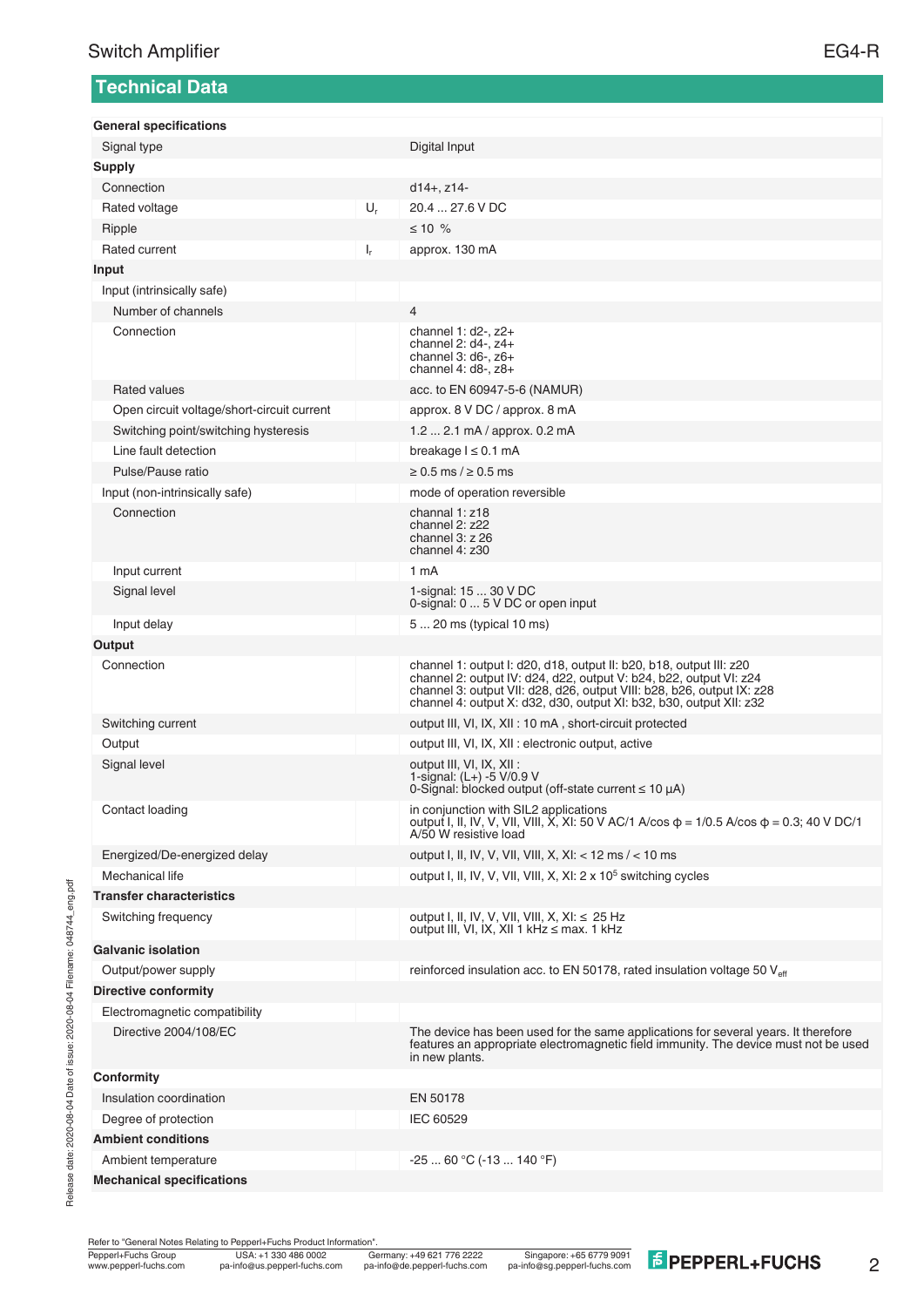| <b>Technical Data</b>                                   |                       |                                                                                                                                                                                                                        |  |  |
|---------------------------------------------------------|-----------------------|------------------------------------------------------------------------------------------------------------------------------------------------------------------------------------------------------------------------|--|--|
|                                                         |                       |                                                                                                                                                                                                                        |  |  |
| Degree of protection                                    |                       | <b>IP20</b>                                                                                                                                                                                                            |  |  |
| Connection                                              |                       | 48-pin plug connector acc. to DIN 41612, series 2, type F, z, b and d provided                                                                                                                                         |  |  |
| Mass                                                    |                       | approx. 300 g                                                                                                                                                                                                          |  |  |
| <b>Dimensions</b>                                       |                       | 20 x 128 x 193 mm (0.8 x 5 x 7.5 inch)                                                                                                                                                                                 |  |  |
| Construction type                                       |                       | Eurocard 100 x 160 mm (3.9 x 6.3 inch) acc. to DIN 41494, front panel 4TE                                                                                                                                              |  |  |
| Mounting                                                |                       | in 19" rack                                                                                                                                                                                                            |  |  |
| Coding                                                  |                       | a3/c7                                                                                                                                                                                                                  |  |  |
| Data for application in connection with hazardous areas |                       |                                                                                                                                                                                                                        |  |  |
| <b>EC-Type Examination Certificate</b>                  |                       | PTB 00 ATEX 2210, for additional certificates see www.pepperl-fuchs.com                                                                                                                                                |  |  |
| Group, category, type of protection                     |                       | $\circledR$ II (1)GD [EEx ia] IIC                                                                                                                                                                                      |  |  |
| Input                                                   |                       | EEx ia IIC                                                                                                                                                                                                             |  |  |
| Voltage                                                 | $U_{0}$               | 12.7V                                                                                                                                                                                                                  |  |  |
| Current                                                 | $\mathsf{I}_{\alpha}$ | 20 mA                                                                                                                                                                                                                  |  |  |
| Power                                                   | $P_{0}$               | 62 mW (linear characteristic)                                                                                                                                                                                          |  |  |
| Output                                                  |                       |                                                                                                                                                                                                                        |  |  |
| Contact loading                                         |                       | output I, II, IV, V, VII, VIII, X, XI: 50 V AC/2 A/cos $\phi = 1/1$ A/cos $\phi = 0.3$ ; 40 V DC/2<br>A/100 W resistive load                                                                                           |  |  |
| Galvanic isolation                                      |                       |                                                                                                                                                                                                                        |  |  |
| Input/Output                                            |                       | safe galvanic isolation acc. to EN 50020, voltage peak value 375 V                                                                                                                                                     |  |  |
| Input/power supply                                      |                       | safe galvanic isolation acc. to EN 50020, voltage peak value 375 V                                                                                                                                                     |  |  |
| Directive conformity                                    |                       |                                                                                                                                                                                                                        |  |  |
| Directive 94/9/EC                                       |                       | EN 50014:1997, EN 50020:1994                                                                                                                                                                                           |  |  |
| <b>General information</b>                              |                       |                                                                                                                                                                                                                        |  |  |
| Supplementary information                               |                       | EC-Type Examination Certificate, Statement of Conformity, Declaration of Conformity,<br>Attestation of Conformity and instructions have to be observed where applicable. For<br>information see www.pepperl-fuchs.com. |  |  |

## **Assembly**

**Front view**



Refer to "General Notes Relating to Pepperl+Fuchs Product Information"

3